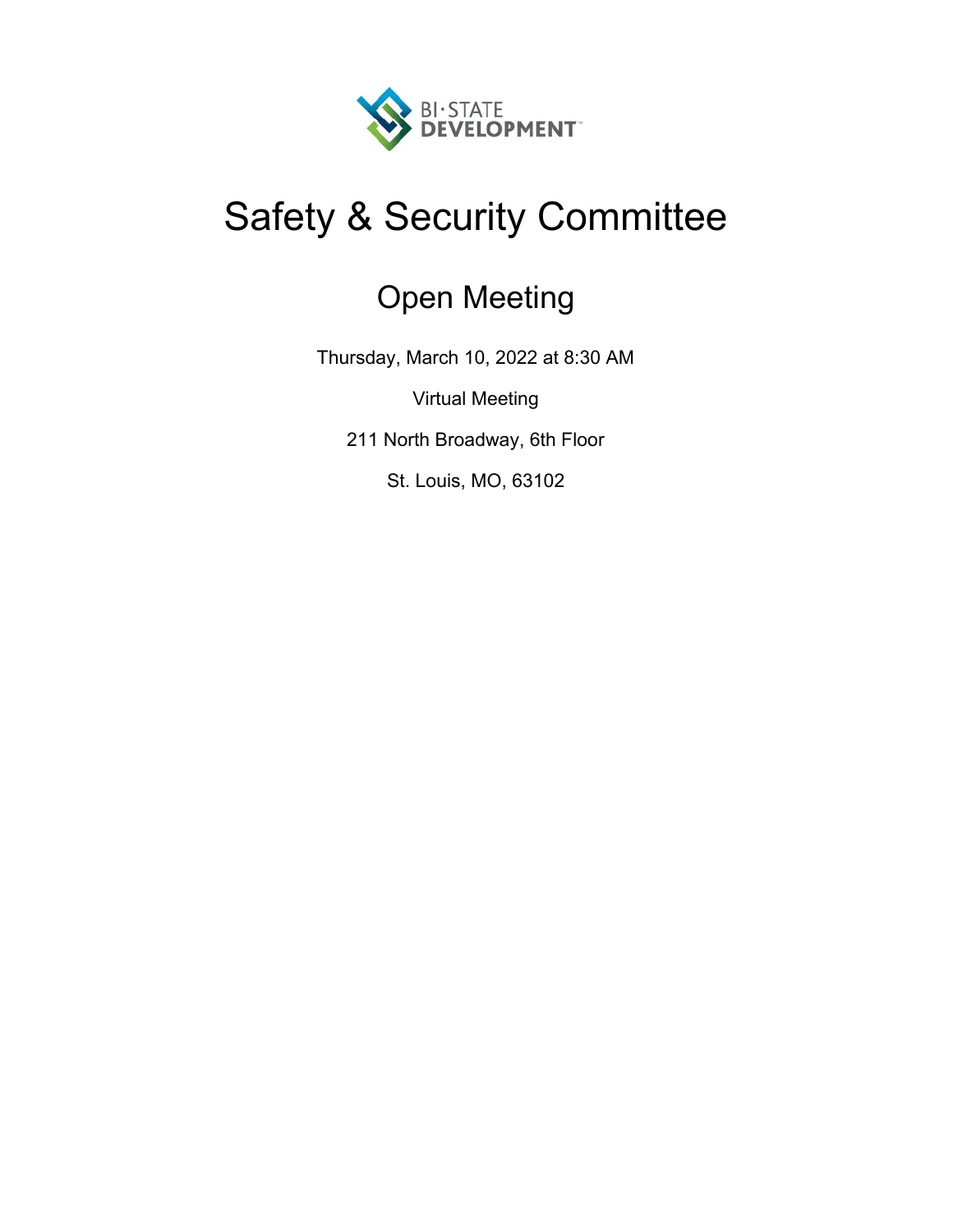

### Safety & Security Committee Meeting -- March 10, 2022 at 8:30 AM

#### Notice of Meeting and Agenda

| 1. Call to Order                                                                                                                                                                                                                                                                                                                                                                                                                                                                                                          | Approval                                                        | Chair<br>Simmons                           |  |
|---------------------------------------------------------------------------------------------------------------------------------------------------------------------------------------------------------------------------------------------------------------------------------------------------------------------------------------------------------------------------------------------------------------------------------------------------------------------------------------------------------------------------|-----------------------------------------------------------------|--------------------------------------------|--|
| 2. Roll Call                                                                                                                                                                                                                                                                                                                                                                                                                                                                                                              |                                                                 | M. Bennett                                 |  |
| 3. Introduction of Captain Pete Morrow, Joint Task Force                                                                                                                                                                                                                                                                                                                                                                                                                                                                  | Information                                                     | K. Scott                                   |  |
| 4. Public Comment                                                                                                                                                                                                                                                                                                                                                                                                                                                                                                         | Information<br>Chair<br>Simmons<br>Chair<br>Approval<br>Simmons |                                            |  |
| 5. Approval of Minutes of the August 12, 2021 Safety & Security<br>Committee, Open Meeting                                                                                                                                                                                                                                                                                                                                                                                                                                |                                                                 |                                            |  |
| A. Draft Minutes - August 12, 2021 - Security Committee Open Meeting -<br>3                                                                                                                                                                                                                                                                                                                                                                                                                                               |                                                                 |                                            |  |
| 6. License Monitoring Program                                                                                                                                                                                                                                                                                                                                                                                                                                                                                             | Approval                                                        | T. Curran                                  |  |
| A. Briefing Paper - 7                                                                                                                                                                                                                                                                                                                                                                                                                                                                                                     |                                                                 |                                            |  |
| 7. Update - Chestnut Health                                                                                                                                                                                                                                                                                                                                                                                                                                                                                               | Information                                                     | K. Scott                                   |  |
| 8. Update - Camera Feeds and Bandwidth - St. Clair County                                                                                                                                                                                                                                                                                                                                                                                                                                                                 | Information                                                     | T. Roach / D.<br>Curry<br>Chair<br>Simmons |  |
| 9. Unscheduled Business                                                                                                                                                                                                                                                                                                                                                                                                                                                                                                   | Information                                                     |                                            |  |
| 10. President/CEO Report                                                                                                                                                                                                                                                                                                                                                                                                                                                                                                  | Information                                                     | T. Roach                                   |  |
| 11. Call for the Dates of Future Board & Committee Meetings                                                                                                                                                                                                                                                                                                                                                                                                                                                               | Information                                                     | M. Bennett                                 |  |
| 12. Motion to Move to Executive Session<br>If such action is approved by a majority vote of The Bi-State Development<br>Agency's Board of Commissioners who constitute a quorum, the Board<br>may go into closed session to discuss legal, confidential, or privileged<br>matters pursuant to Bi-State Development Board Policy Chapter 10,<br>Section 10.080 (D) Closed Records: Legal under §10.080(D)(1); Security<br>under §10.080(D)(11); and Rail, Bus, or Facilities Safety and Accidents<br>under §10.080(D)(16). | Approval                                                        | Chair<br>Simmons                           |  |
| 13. Reconvene to Open Session                                                                                                                                                                                                                                                                                                                                                                                                                                                                                             | Approval                                                        | Chair<br>Simmons                           |  |
| 14. Adjournment                                                                                                                                                                                                                                                                                                                                                                                                                                                                                                           | Approval                                                        | Chair<br>Simmons                           |  |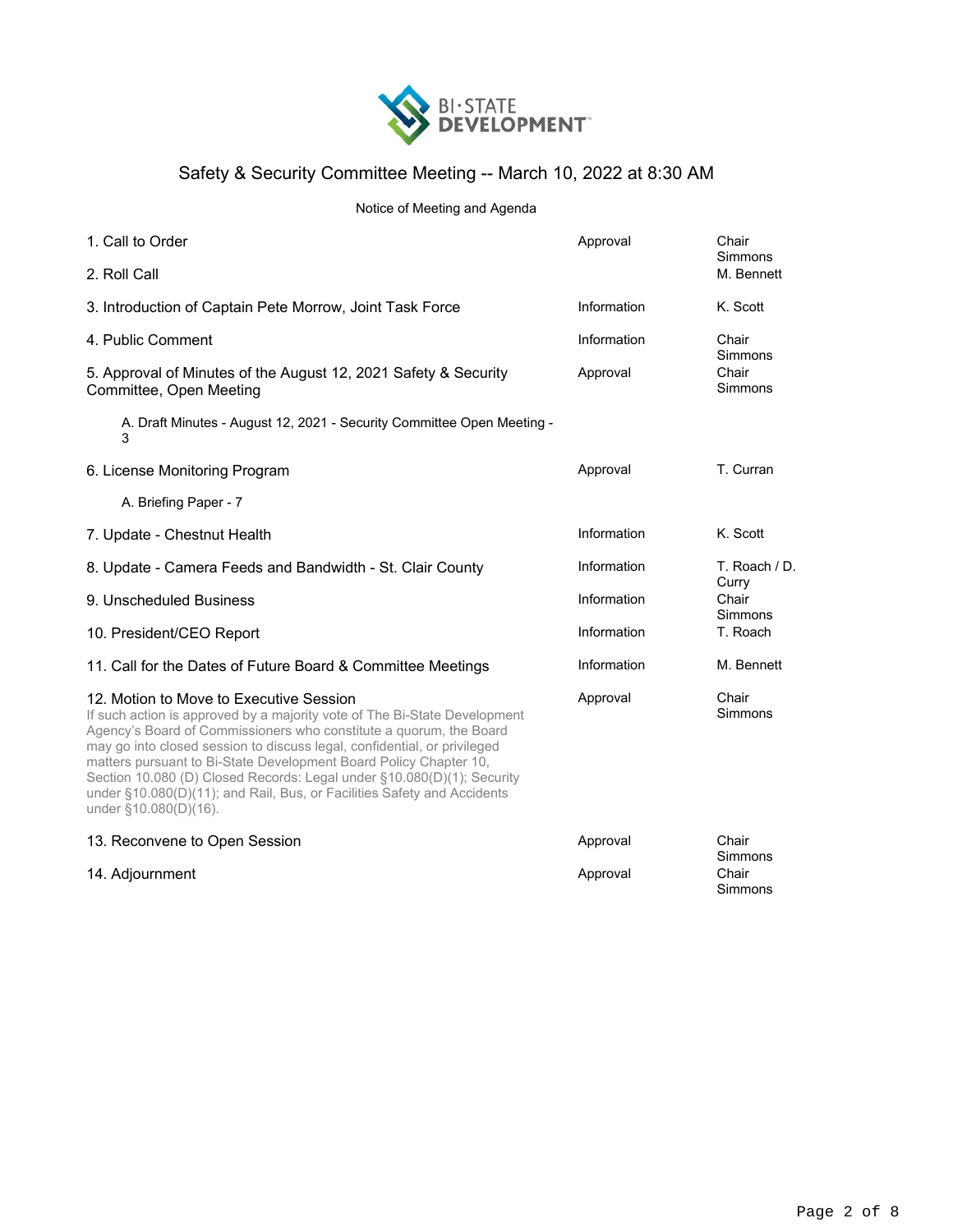

# **BI-STATE DEVELOPMENT SAFETY AND SECURITY COMMITTEE MEETING (VIRTUAL MEETING VIA ZOOM) OPEN SESSION MINUTES August 12, 2021**

## **(Immediately following the Executive Committee Meeting)**

#### **Committee Members Participating via Zoom**

Vernal Brown Derrick Cox Fred Pestello Irma Golliday

Rose Windmiller Herbert Simmons, Chair

#### **Other Commissioners Participating via Zoom**

Sam Gladney Terry Beach

Nate Johnson Justin Zimmerman

#### **Staff Participating via Zoom**

Taulby Roach, President and Chief Executive Officer Brenda Deertz, Director Executive Services Barbara Enneking, General Counsel Myra Bennett, Manager of Board Administration Kevin Scott, General Manager Security Andrew Ghiassi, General Manager Safety/Chief Safety Officer Tammy Fulbright, Sr. Vice President & Chief Financial Officer Charles Stewart, Executive Vice President Organizational Effectiveness Jessica Mefford-Miller, Executive Director Metro Transit

#### **Others Participating via Zoom**

Darrell Jacobs, ASL Interpreter Shaunte Griffin-Rhodes, ASL Interpreter

#### **1. Open Session Call to Order**

**8:35 a.m.** Chair Simmons called the Open Session of the Bi-State Development Agency, Security Sub-Committee Meeting to order at 8:35 a.m.

#### **2. Roll Call**

**8:35 a.m.** Roll call was taken, as noted above.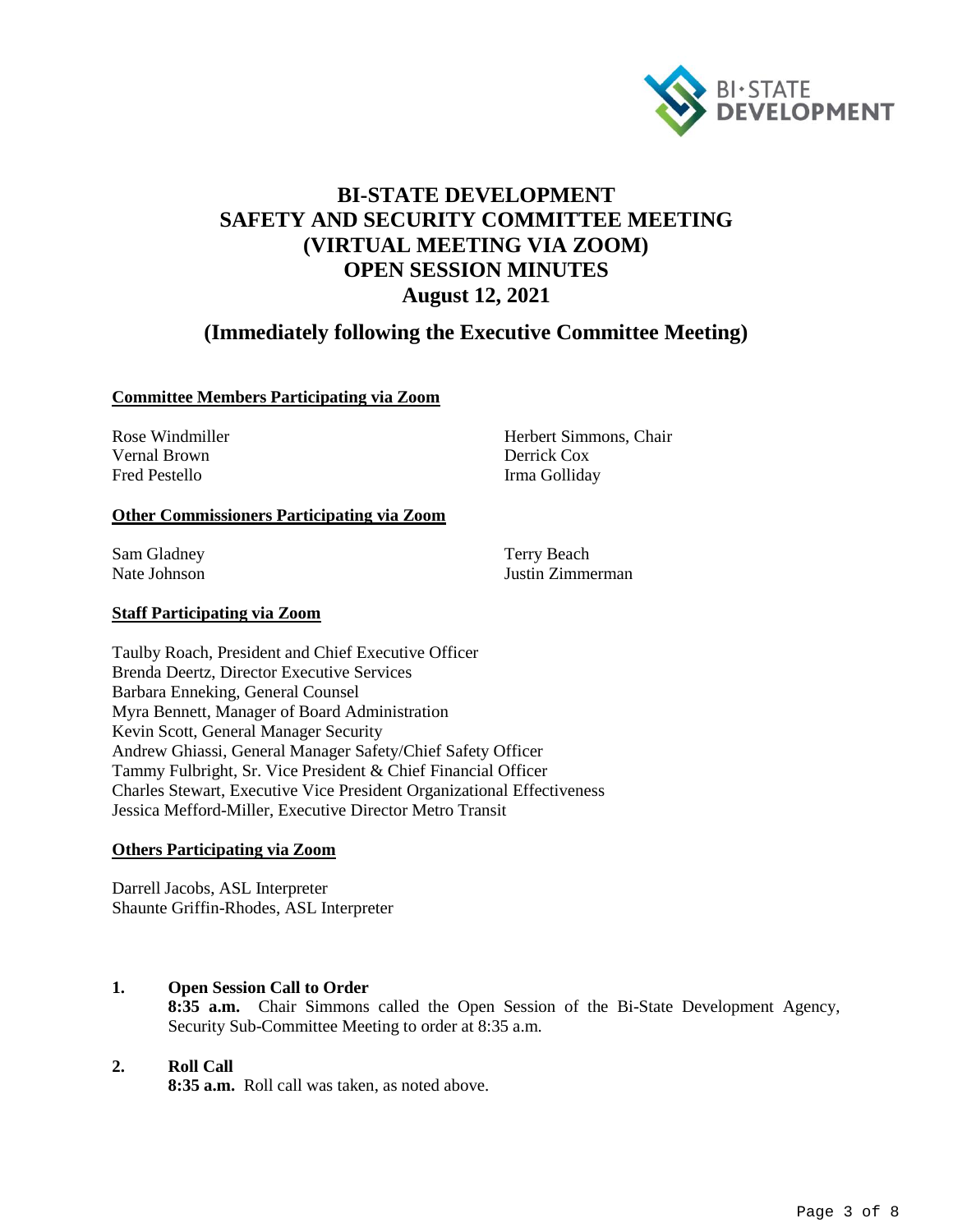#### **3. Public Comment**

**8:36 a.m.** Chair Simmons asked Ms. Bennett if any speaker cards were submitted for today's meeting. Ms. Bennett noted that no public comment cards were submitted.

**4. Approval of the Minutes of the April 8, 2021, Safety & Security Committee, Open Meeting 8:36 a.m.** The minutes of the April 8, 2021 Safety & Security Committee, Open Meeting, were provided in the Committee packet for review. A motion to approve the minutes, as submitted, was made by Commissioner Windmiller and seconded by Commissioner Brown. **The motion passed unanimously.**

#### **5. Contract Amendment allowing for the Extension of the Grant Administration Agreement for Additional Metro Security Scorecard Updates and Implementation Assistance**

**8:37 a.m.** A briefing paper was provided in the meeting materials, regarding a request that the Committee accept, and refer to the Board of Commissioners for approval, a Contract Amendment allowing for the extension of the Grant Administration Agreement for additional Metro Security Scorecard Updates and implementation assistance. A presentation regarding this item was provided by Kevin Scott, Director of Public Safety. He noted that, although significant progress has been made, implementation is still a work in progress, relating to three specific items contained in the WSP report. He noted that the Agency has had a relationship with WSP since 2018, and he feels that an extension of the contract is important in successfully implementing all of the recommendations that have been made. He noted that the cost for four additional scorecards and assistance would be approximately \$29,000; however, there are remaining funds to cover a portion of this cost, and staff would be asking for approximately \$14,624 to cover the additional costs. Mr. Scott noted that some of the ongoing items to be evaluated include the establishment of performance criteria, technology upgrades, and environmental design. Andrew Ghiassi, General Manager Safety, stated that in addition, there are a number of issues where the Agency did not score as high as it would have liked, and would like to work with WSP to raise those scores.

Commissioner Simmons posed questions pertaining to the areas that are in need of improvement, and asked if there will come a time when the implementation and review will be performed inhouse. Mr. Scott stated that he is a proponent of a third party, outside review. Commissioner Windmiller stated that she did not see anything in the materials that specified what the extension covers, and would appreciate that information. Mr. Scott stated that staff will provide a more detailed breakdown. Commissioner Windmiller indicated that she feels that continuing to have third party oversight to provide information to the public should be included, going forward. President/CEO Roach noted that TAWG has also been an important part of third party review, and he noted that Internal Audit may also be able to provide additional overview and insight going forward. Commissioner Zimmerman stated that the scorecards have been a good evaluation tool regarding the implementation of the WSP plan; however, may not be the best evaluation regarding whether or not the changes are working. He stated that he feels that it is time to move beyond the "scorecards", and feels that this evaluation tool has run its course. Commissioner Simmons stated that he feels that the Agency is closer to achieving its goals than it has been, especially with regard to communication. He noted that Jim Wild, East-West Gateway, has been extremely instrumental in that regard. Commissioner Cox posed questions regarding why the code of conduct signage has not been placed. Mr. Ghiassi noted that there has been a change to the signage, in order to make it more visible. Commissioner Pestello stated that he feels that much has been accomplished. He stated that it is important to remember that we do not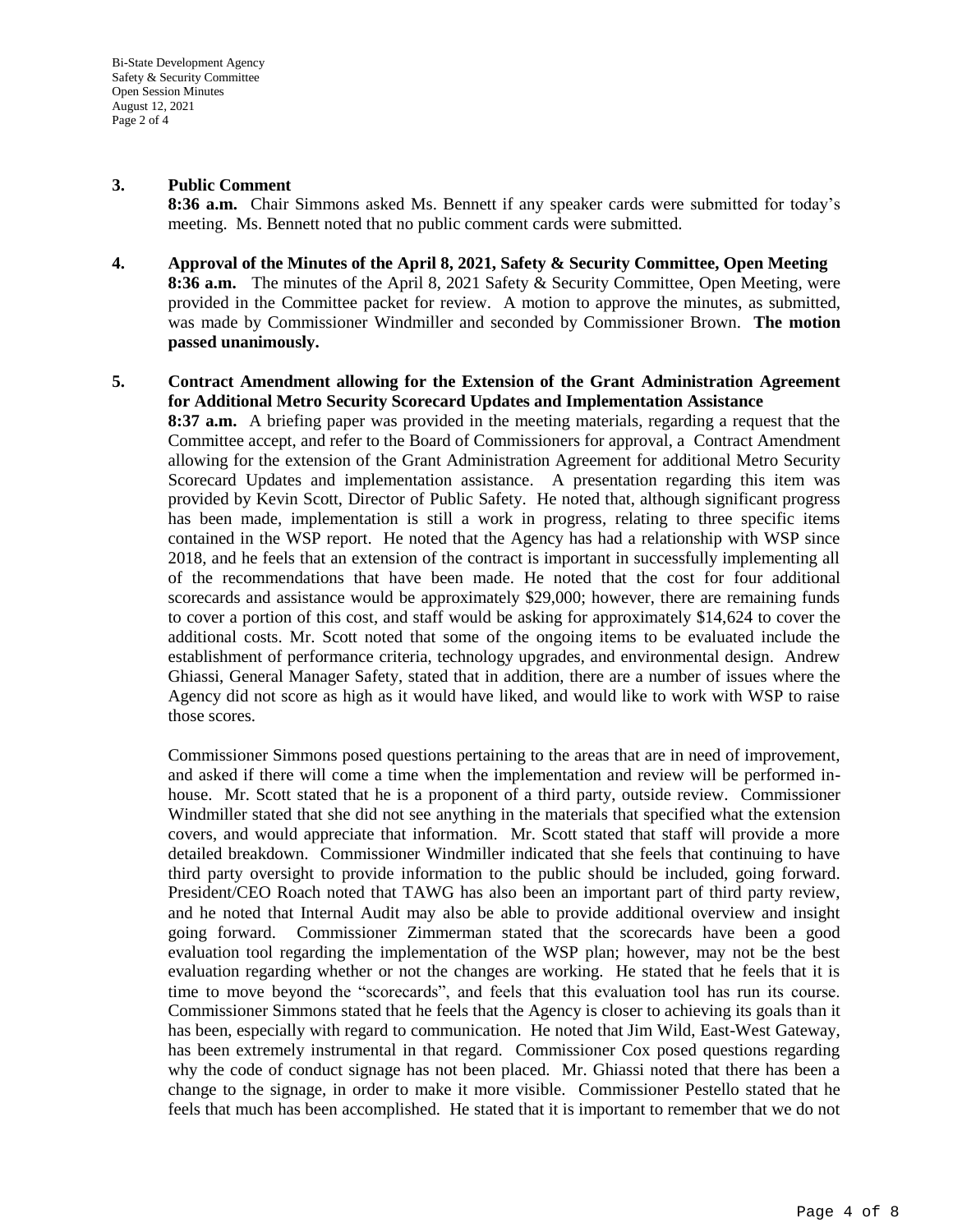need to "reinvent the wheel", but borrow ideas from other systems that are working. President//CEO Roach noted that information from other peer agencies has been included, and the Agency will be using other peer agencies in the future to critique our progress. He noted that the Agency has built strong relationships through this process, especially with East-West Gateway.

A motion to approve the item, as submitted, was made by Commissioner Windmiller and seconded by Commissioner Brown. **The motion passed.** (Commissioner Zimmerman asked that it be noted that he voted nay regarding this issue.)

#### **6. Memorandum of Understanding with the St. Louis County, Missouri, Police Department for Secondary Police Officers**

**8:58 a.m.** A briefing paper was provided in the meeting materials, regarding a request that the Committee accept, and refer to the Board of Commissioners for approval, authorization of the President and CEO to execute a Memorandum of Understanding with the St. Louis County, Missouri, Police Department for Secondary Police Officers, in order to obtain the services of secondary St. Louis County Police Officers. A presentation regarding this item was provided by Kevin Scott, Director of Public Safety, noting that Metro Security currently has a pool of secondary officers, who work on a voluntary basis, at the rate of \$33 per hour. He noted that a larger pool of officers is needed. Commissioner Gladney asked if the Agency has any pension obligations for this work, and if an analysis has been performed relating to this issue. Mr. Scott noted that the agreements are not coordinated through the Officers' Police agency. Barbara Enneking, General Counsel, stated that these types of agreements have been in effect for many years, and have been vetted; however, the Agency can reexamine this issue and provide the Board with an updated response.

A motion to approve the item as submitted was made by Commissioner Beach and seconded by Commissioner Gladney. **The motion passed unanimously.**

#### **7. Update - Allied Universal Acquisition of G4S Solutions**

**9:04 a.m.** A memo was provided in the meeting materials, regarding the acquisition of G4S Solution by Allied Universal. A report regarding this item was provided by Kevin Scott, Director of Public Safety. He noted that Allied Universal has been given an overview of the contract. He stated that, as of October  $8<sup>th</sup>$ , the patch on the uniform will change; however the remainder of the uniform, and the terms of the contract, will remain the same. Commissioner Windmiller asked if there was a vaccination policy in place for the contracted security team. Mr. Scott stated that, at this point, they are not requiring vaccinations. Commissioner Windmiller stated that she would like to know the vaccination rate of those officers.

#### **8. President/CEO Report**

**9:06 a.m.** President/CEO Taulby Roach noted that a MetroLink Task Force Incident Report has been included in the meeting materials for review. He noted that this report provides a snapshot of how things are going. He noted that, over time, these reports will be important, as to identify trends. Commissioner Zimmerman stated that, it is premature to do hard comparisons; however, he feels that it will be important to have a third party review this information to provide clarity to the Committee regarding this information.

#### **9. Unscheduled Business**

**9:09 a.m.** There was no unscheduled business.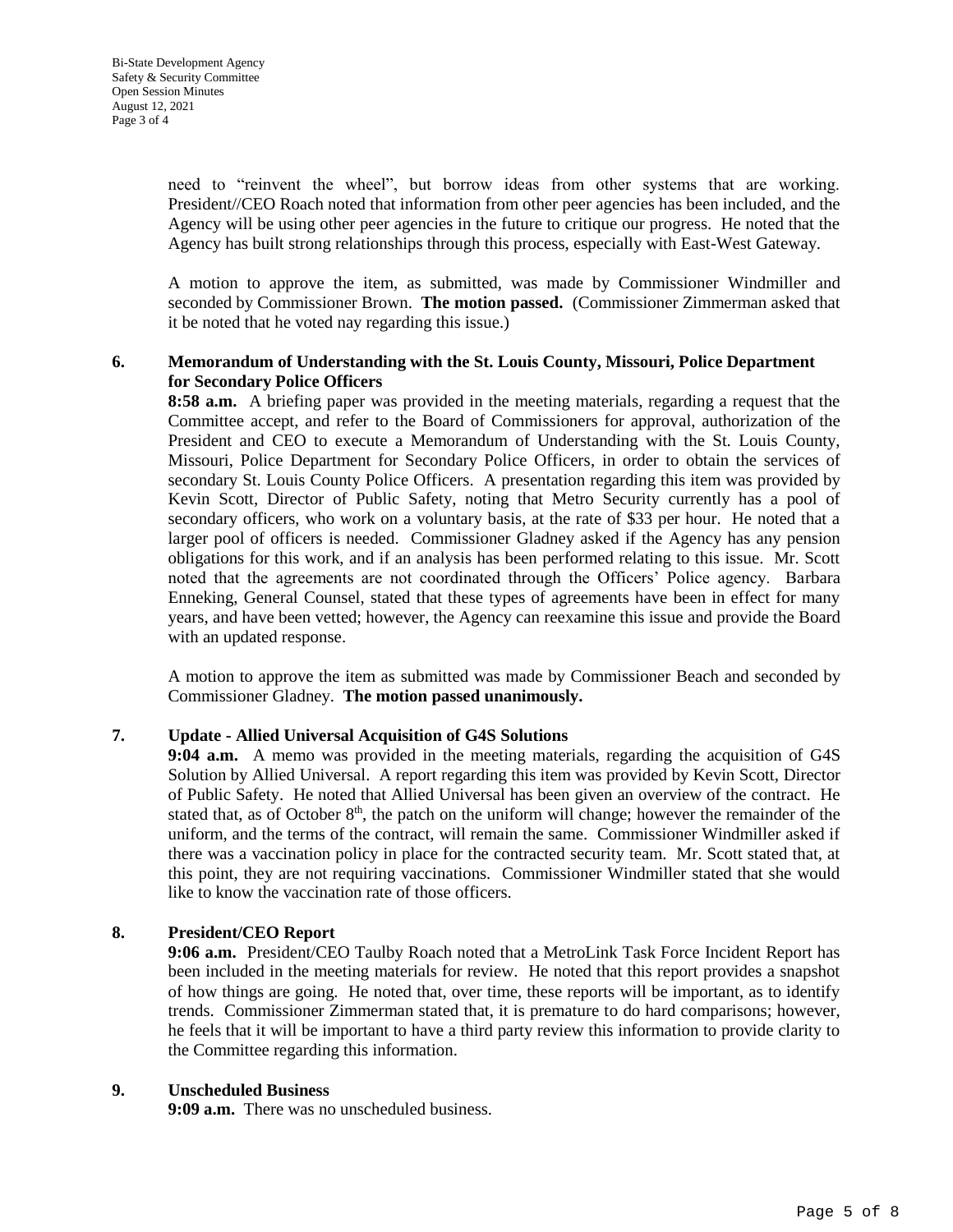#### **10. Call for the Dates of Future Board & Committee Meetings**

**9:09 a.m.** Ms. Bennett noted the following upcoming meetings:

| Audit, Finance & Administration Committee: | Friday | August 20, 2021    | 8:30 AM |
|--------------------------------------------|--------|--------------------|---------|
| Board of Commissioners Meeting:            | Friday | September 24, 2021 | 8:30 AM |

#### **11. Motion to move Executive Session (if needed)**

**9:09 a.m.** Chair Simmons requested a motion to allow the Committee to move into closed session as permitted under Bi-State Development Board Policy, Chapter 10, Section 10.080, (D)  $(1)$  – Legal,  $(D)$   $(10)$  – Security, and  $(D)$   $(16)$  – Rail, Bus or Facilities Safety and Accidents. He also noted that that the information being provided in Executive Session is for information only, and no votes will be needed; therefore, if there are no objections, he would also recommend that the meeting be adjourned at the Executive Session, without returning to the Open Meeting.

A motion to move into Executive Session was made by Commissioner Windmiller and seconded by Commissioner Brown. A roll call vote was taken as follows:

Rose Windmiller – Yea Herbert Simmons – Yea Vernal Brown – Yea Derrick Cox – Yea Fred Pestello – Yea Irma Golliday – Yea Nate Johnson – Yea Justin Zimmerman – Yea Sam Gladney – Yea Terry Beach – Yea

**The motion passed unanimously, and the Committee moved into Executive Session at 9:11 a.m.**

#### **12. Adjournment**

**9:43 a.m.** In Executive Session, Chair Simmons asked if there was any further business, and being none, Commissioner Windmiller made a motion to adjourn the meeting. The motion was seconded by Commissioner Brown. A roll call vote was taken as follows:

Rose Windmiller – Yea Herbert Simmons – Yea Vernal Brown – Yea Derrick Cox – Yea Fred Pestello – Yea Irma Golliday – Yea Nate Johnson – Yea Justin Zimmerman – Yea Sam Gladney – Yea Terry Beach – Yea

**The motion passed unanimously, and the meeting was adjourned at approximately 9:43 a.m.**

Deputy Secretary to the Board of Commissioners Bi-State Development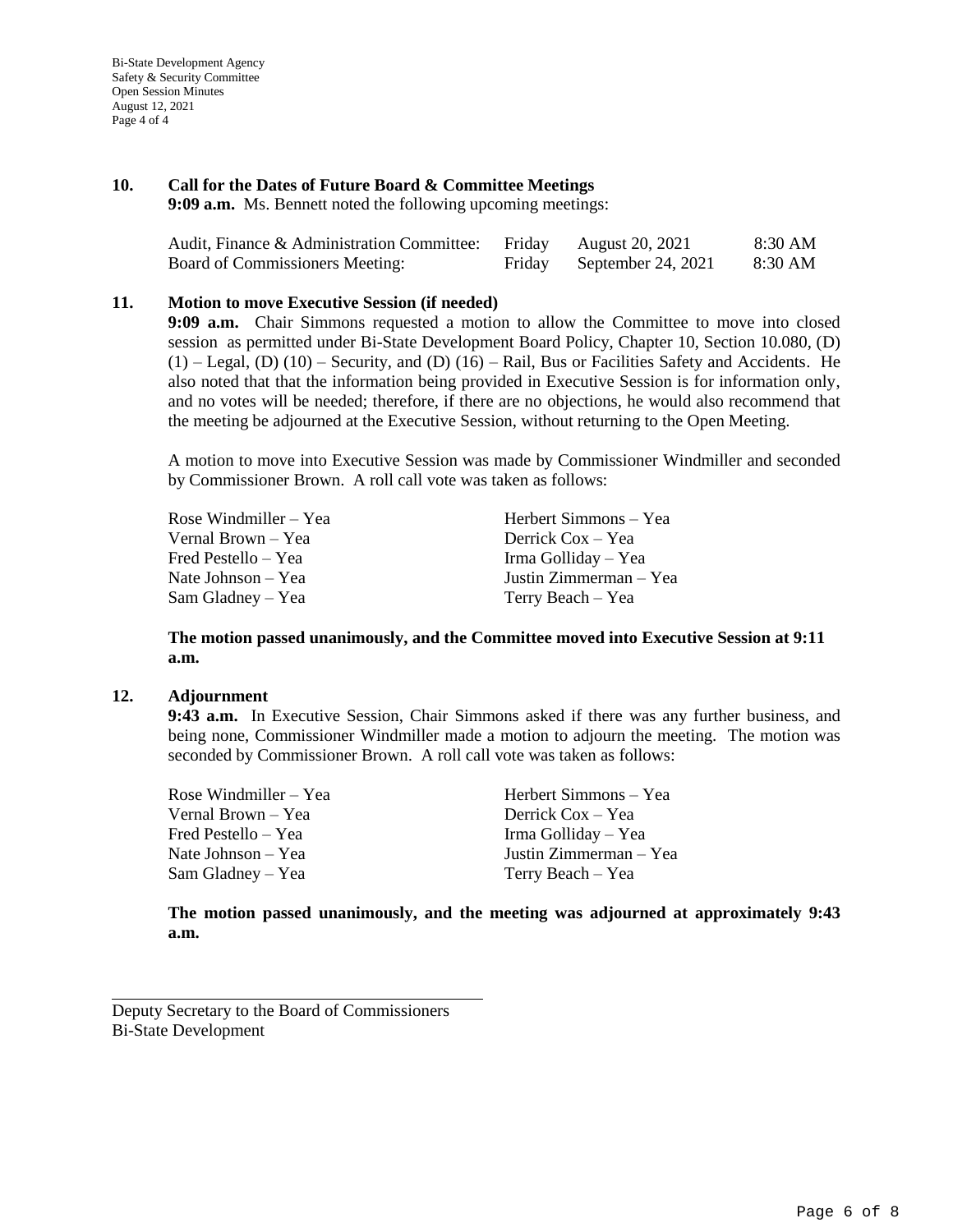**From:** Andrew Ghiassi, GM Safety/Chief Safety Officer **Subject: Contract Award – License Monitoring Program Services Disposition:** Approval **Presentation:** Thomas Curran, Executive Vice President – Administration

#### **Objective:**

To present to the Safety & Security Committee, for discussion and referral to the Board of Commissioners, a request to authorize the President & CEO to award a contract to Embark Safety for license monitoring services.

#### **Background:**

Bi-State Development's (BSD**)** Safety Department is responsible for monitoring motor vehicle driving records for new moving violation activity and license status changes for Metro drivers. Solicitation 22-RFP-291011-MD – License Monitoring Program Services was issued on December 15, 2021. The request for proposals was advertised in BSD's iSupplier Portal.

#### **Analysis:**

In response to the solicitation, one (1) proposal was received from Embark Safety. The proposal was forwarded to an evaluation team, composed of staff from BSD's Safety Department. The proposal was scored according to the technical evaluation criteria, specified in the solicitation package.

Upon review and evaluation of both the technical and cost proposal received from Embark Safety, the following was determined:

- Embark Safety's web-based application demonstrates the ability to track, archive and report any moving violation activity along with a date/time stamp of the client's acknowledgement of the incidents. Driver rosters are able to be uploaded and maintained, while easy tools allow for adding/deleting drivers, as well as moving them between divisions.
- Embark's technical proposal meets the requirements for providing a driver monitoring and reporting system that continuously monitors driving records for new moving violation activity and license status changes.